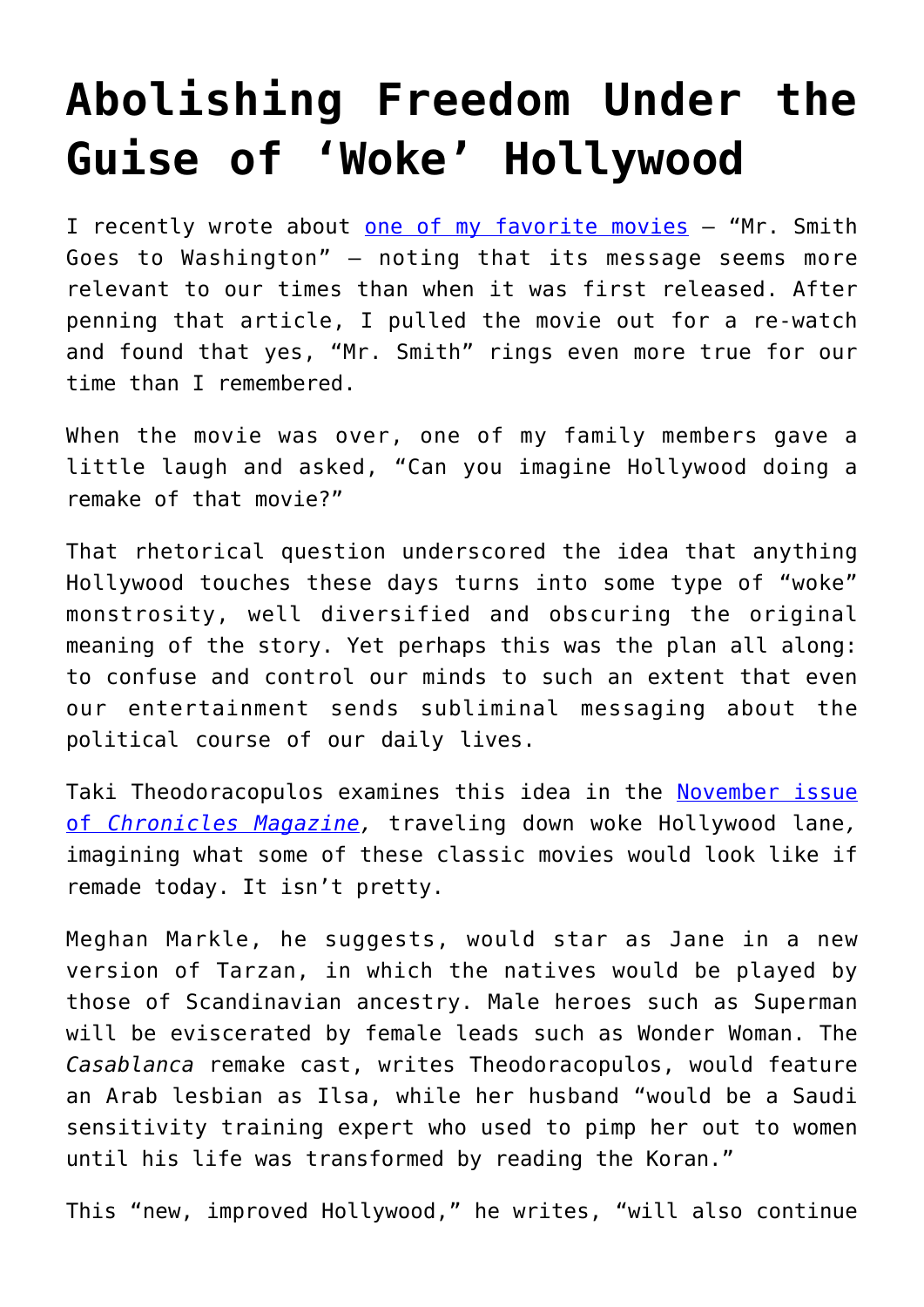to take its cue from the standards set by the massive Chinese market, where Communist leaders micromanage all life, including the movies."

All of this sounds quite plausible knowing Hollywood's fixation on politically correct plots and actors. Yet this fixation on identity politics seems to hide a deeper problem in today's movies. They sweep solid plotlines and positive, life-affirming messages aside.

Take *Casablanca*, for instance. Although known mainly as a love story, the tale is set in the midst of the upheaval of World War II. Its characters are refugees from all over Europe, seeking to escape the totalitarian tidal wave of Nazi Germany. They do everything they can to reach the freedom of America, but often fall short.

Many of the actors in *Casablanca* were real refugees who had themselves fled their homes in occupied territory, writes Aljean Harmetz in *[The Making of Casablanca: Bogart, Bergman,](https://www.amazon.com/gp/product/0786888148/ref=as_li_qf_asin_il_tl?ie=UTF8&tag=intelltakeo0d-20&creative=9325&linkCode=as2&creativeASIN=0786888148&linkId=4655b9d9aad2188b795269295cb29ea7) [and World War II](https://www.amazon.com/gp/product/0786888148/ref=as_li_qf_asin_il_tl?ie=UTF8&tag=intelltakeo0d-20&creative=9325&linkCode=as2&creativeASIN=0786888148&linkId=4655b9d9aad2188b795269295cb29ea7)*. This fact makes the scene in which German singing is drowned out by a rousing rendition of "*La Marseillaise"* so stirring. The refugees-turned-actors knew full well what it was to lose their freedom. In both real life and in the film, they felt the heavy hand of the Third Reich. Singing was one way they could express their resistance and fight back, showing where their hearts truly were. This is an [American tradition, too](https://www.intellectualtakeout.org/civil-disobedience--homestyle/). For the refugees in the film, such resistance was met with punishment, most notably, the closing of Rick's Café.

Sadly, this longing for freedom, engagement in subtle resistances, and oppression by authorities are all things today's Americans are experiencing with increasing regularity. They have had businesses closed, holidays cancelled, and gatherings outlawed, with the threat of restrictions only increasing. Other nations have experienced similar oppressions